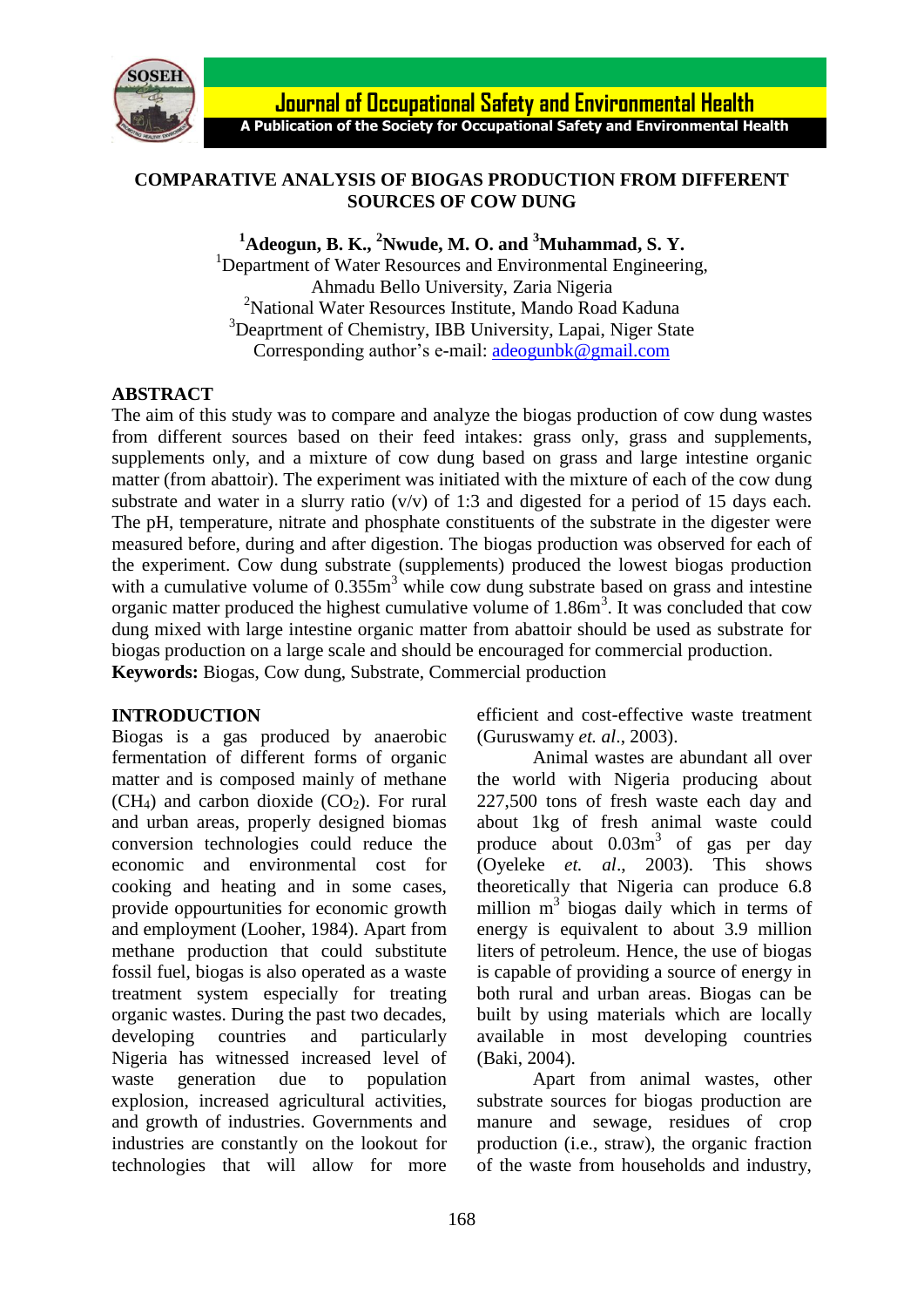as well as energy crops including maize and grass silage. For commercial biogas production, comparison of different substrates is necessary to choose the best substrate among alternatives for optimum utilization of resources. The aim of this research was to compare biogas production from different substrate sources and recommend suitable one(s) for commercial purpose.

## **MATERIALS AND METHODS Collection of Cow Dung Substrates**

Cow dung wastes were collected from three different ranches at National Animal Production Research Institute (NAPRI), Zaria,

- $1<sup>st</sup>$  Ranch<sup>+</sup> Cow dung from cattle fed with grass only
- $2<sup>nd</sup>$  Ranch: Cow dung from Cows fed with both grass and supplements
- $3<sup>rd</sup>$  Ranch: Cow dung from cattle fed with supplements only; and the fourth from Zango abattoir ranch, Zaria
- $4<sup>th</sup>$  Ranch: Cow dung (mostly from grass-fed cattle) mixed with organic matter from large intestine of slaughtered cows

# **Substrate Preparation and Operation of Digester**

The substrate was prepared for each of the different sources of cow dung by mixing 40kg of cow dung with water in the ratio 1:3 w/v, using a scoop, to get an optimal total solid range of 5-10% (Sasse, 1988). The prepared substrate was then transferred, using a funnel, into a digester through the inlet hole. The digesters were then labeled 1<sup>st</sup> Ranch Digester, 2<sup>nd</sup> Ranch Digester, 3<sup>rd</sup> Ranch Digester and  $4<sup>th</sup>$  Ranch Digester representing digesters corresponding to the respective feed sources. According to Karthik (2012), methane-forming microorganisms grow slowly, with a doubling time of around 5-16 days. Therefore, the hydraulic retention time was 15 days for each of the experiment. The following parameters were monitored and measured during the digestion process.

# **Monitoring and Measurement of Parameters**

The parameters of interest are Carbon/ Nitrogen ratio, Nitrogen, Nitrate, Phosphate, Temperature, pH, and biogas volume.

**Carbon/Nitrogen ratio:** The carbon/ nitrogen ratio was determined to know whether the ratio conforms with that stated in the literature for optimum biogas production.

*Carbon:* The organic carbon in each sample was determined by using Walkey-Black method. 0.032g of sample was weighed into a conical flask using a weighing balance and 5ml, 10ml, 100ml of potassium dichromate, sulphuric acid and distilled water were added in turn after which 3 drops of phenalthroline was also added and the solution was swirled. The solution was then titrated with ferrous ammonium sulphate solution with a white background. Percentage Carbon was calculated thus:

 $\% Carbon = [(blank titre - actual titre) x 0.03x 100 x f]/w$  (1) where,

Blank titre  $=$  volume used to titrate a blank sample Actual titre  $=$  volume used to titrate each sample

 $f =$  correction factor = 1.32

 $w =$  weight of the sample used (gram)

*Nitrogen:* The nitrogen in each of the sample was determined using the Kjeldahl method. 0.2g of each of the substrate was measured in each digestion tube and 5 g of kjeldahl catalyst mixture was later added to each of the samples, mixed well and left for 20 minutes. Also, 20ml of concentrated sulphuric acid was added to each sample and left for another 15 minutes. The samples were then digested using digesting blocks for 2 hrs and the solution was allowed to cool till the next day. By using a volumetric flask, 100ml of distilled water was added to each of the digested solution and then 10ml of each of the solution was pipetted and transferred into a distiller and 10ml of sodium hydroxide and few zinc granules were added and closed to commence distillation. 20ml of Boric Acid (2%) was introduced into conical flask and placed at the bottom of distillation condenser for each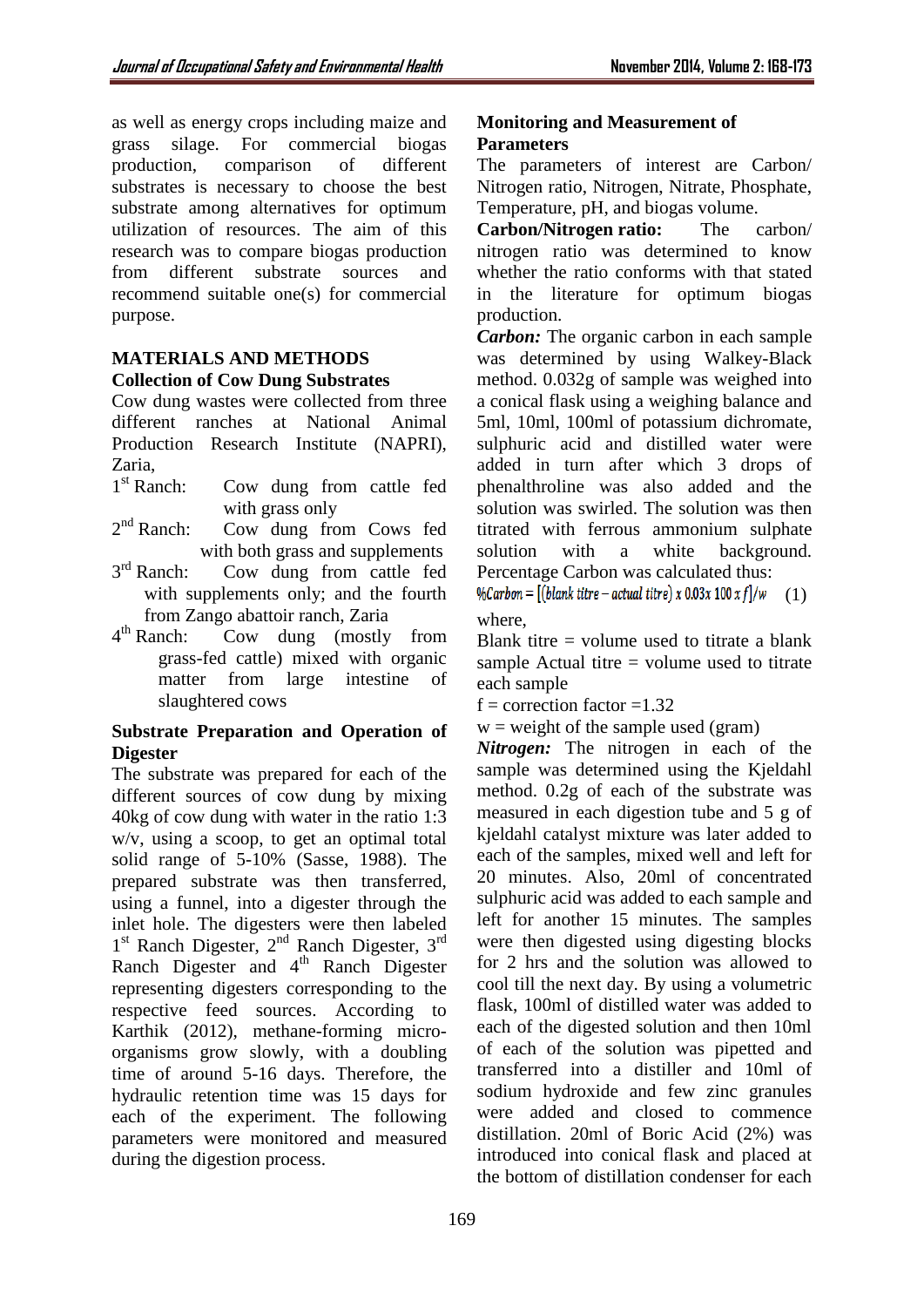test. 50ML was collected from each distillate and titrated with  $0.01N$  H<sub>2</sub>SO<sub>4</sub> acid using mixed indicator. The percentage

nitrogen is calculated as:<br>  $% Nitrogen = \frac{[0.014 x (actual titrs-blank titrs)x 10,000 x0.025]}{+0.000 x0.025}$  (2)  $(w x$  Alequote distilled)

where,

Blank titre  $=$  volume used to titrate a blank sample

Actual titre  $=$  volume used to titrate each sample

 $w = weight of the sample used$ 

*Nitrate:* Nitrogen is one of the macronutrients that supply the basic cellular building block for anaerobic bacteria growth and it is measured in solution as nitrate. Nitrate was analyzed by using a H183200 Multi-parameter photometer. The cuvette in the instrument was removed, opened and filled with 6ml of sample and then closed. The cuvette was placed into the instrument compartment and then the instrument was calibrated. The cuvette was removed and 5 drops of phenol disulphonic acid was added and the cap was replaced and then shook vigorously for 10 seconds. The cuvette was inserted into the photometer and nitrate was determined by using the H183200 Multiparameter photometer.

*Phosphate:* Phosphorus is another macronutrient necessary for anaerobic bacteria growth and it is measured as phosphate in solution. Phosphate was analyzed by using H183200 Multi-parameter photometer. The cuvette in the instrument was opened and filled with 10ml of each of the sample and then closed. The cuvette was placed into its holder and the lid was closed and the instrument was calibrated and then HI 937130 (powdered reagent-l packet) was emptied into the solution. The cuvette was shook for 2 mins and inserted into the photometer to determine phosphate.

*pH***:** pH is measured because it reflects the alkalinity or the concentration of fatty acids in digesters. The concentration, either acidic or basic, has effects on the reaction rate of anaerobic bacteria in digesters. The pH of each sample was determined using HI183200 Multi-parameter photometer.

*Temperature:* Anaerobic digesters are normally operated at either mesophilic temperatures  $(30-40^{\circ}C)$  or moderately thermophilic temperatures  $(50-60^{\circ}\text{C})$ , allowing optimal growth of the bacteria involved in the breakdown of the organic matter (Sandra, 2014). It is essential for efficient operation to control temperature since reaction rates drop off considerably as temperature falls below 35°C and there is also a sharp drop off in activity at temperatures above  $45^{\circ}$ C, as mesophilic bacteria become inhibited by the heat. Hence, the temperature was monitored so as to account for the reaction rates in the digesters, which is noticed in the quantity of biogas. The daily temperature of each experimental set up was measured with the use of thermometers.

*Biogas Volume***:** The volume of biogas yield was measured and recorded on a daily basis. The experiment was observed for a period of 15 days under a mesophilic condition. The volume of biogas was calculated as follows:<br>Volume of gas  $(m^3) = \pi r^2 h$  (3) (3)

Where,

 $\pi$  = constant

 $\mathbf{r}$  = radius of the cylindrical container

 $h$  = height increase of the cylindrical container

# **RESULTS AND DISCUSSION**

The results of carbon/nitrogen ratios of the substrates are presented in Table 1. Cow dung substrate based on grass (i.e., 2<sup>nd</sup> ranch) had the highest carbon/nitrogen content (29.06%) while cow dung substrate, based on supplement only (i.e.,  $3<sup>rd</sup>$  ranch) has the lowest carbon/nitrogen content (20.36:1). All of the substrates had carbon/nitrogen ratio within the range of 25- 30:1, for optimum biogas production, observed in the literature (Dioha *et. al*., 2013; Maishanu and Hussani, 1991).

**Table 1:** Carbon/Nitrogen Ratio (C/N)

| Parameters | 1 st  | $\gamma$ nd | $2^{\text{rd}}$ | 4 th  |
|------------|-------|-------------|-----------------|-------|
|            | ranch | ranch       | ranch           | ranch |
| C(%)       | 41.57 | 42.13       | 40.82           | 49.54 |
| N(%)       | 1.53  | 1.45        | 2.01            | 1.75  |
| $CN$ Ratio | 27.26 | 29.06       | 20.36           | 28.31 |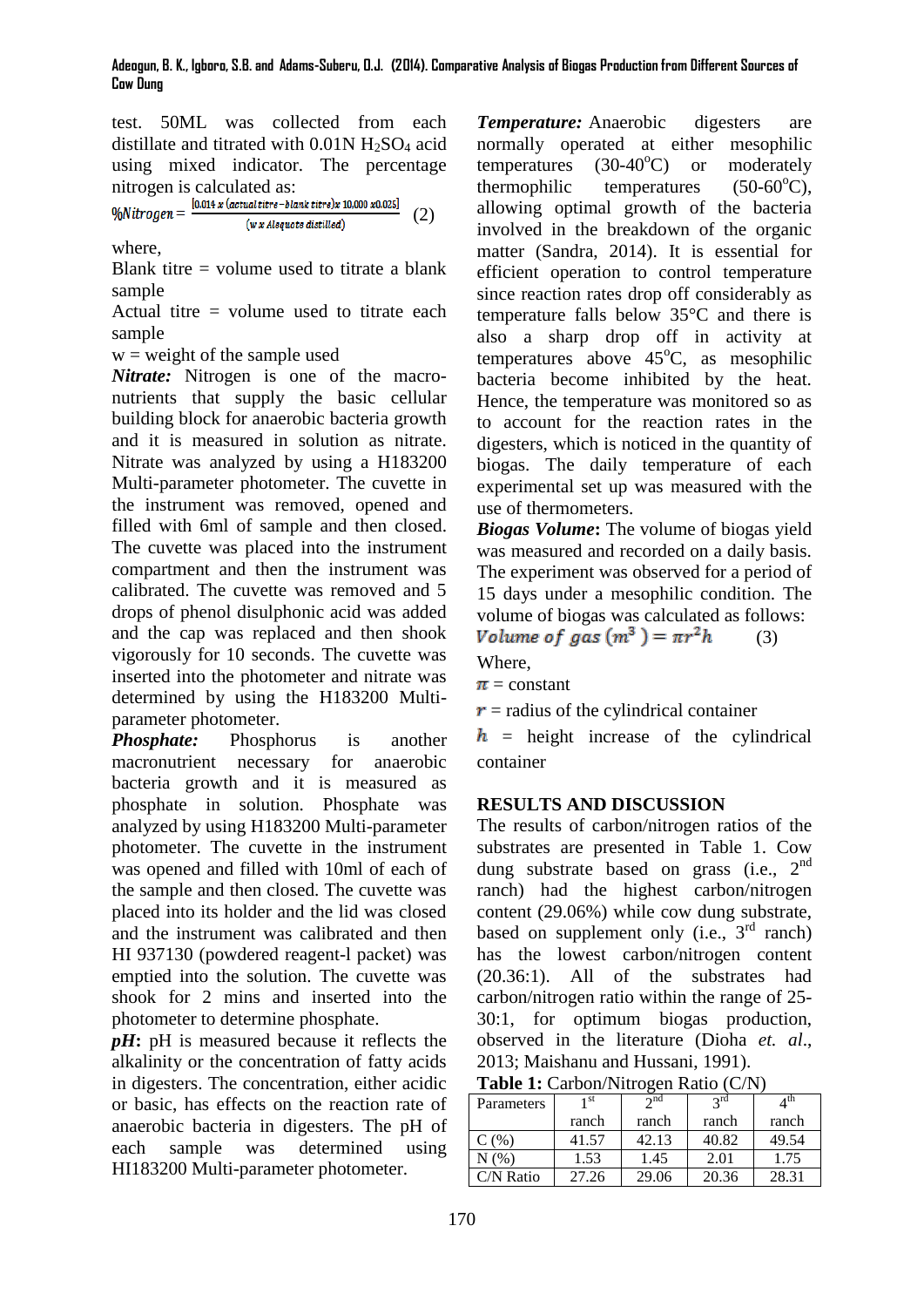The results of the Nitrate analyses are as shown in Figure 1. The figure reflects that Cow dung substrate based on grass only (i.e.,  $1<sup>st</sup>$  ranch) and the substrate from Zango abattoir  $(4<sup>th</sup>$  ranch) had have nitrate more than the desirable amount of 50mg/l stated by Tugtas (2012) while substrate based on grass and supplement indicate nitrate level slightly lower than the desirable limit. This indicates that there is enough nutrients for bacteria activities in these reactors which is a function of increased biogas production. However, substrate based on supplement only reflects inadequate nitrate level of 20- 32mg/l which might lead to low biogas production.



Figure 1: Line graph of nitrate variation of different substrates



Figure 2: Line graph of phosphate variation of different substrates.

The results of phosphate variation in the digesters are presented in Figure 2. It is observed that all the substrates had phosphate in quantities lower than the

maximum desirable limit of 10mg/l indicated in the study of Tugtas (2012). Consequently, there might be no significant adverse impact on gas production.

The results of variation in pH of each of the substrates before, mid-way and after digestion are presented in Figure 3. The pH range for substrate from grass only (i.e.,  $1<sup>st</sup>$ ranch), supplements and grass  $(2<sup>nd</sup>$  ranch) and Zango abattoir  $(4<sup>th</sup>$  ranch) are within the acceptable range of 6.5-8.0 (Tugtas, 2012) while substrate based on supplement only reflect a progressive decrease in pH from 1<sup>st</sup> day to the  $15<sup>th</sup>$  day. This implies that the substrate was easily degraded which caused a sudden increase in acid content. Consequently, the microbes were adversely affected and might reduce the volume of biogas produced.



Figure 3: Line graph of pH variation of different substrates.

The average daily temperature variations of the reactions in the digesters are presented in Figure 4. It can be deduced that the average temperature range fell between  $31.68^{\circ}$ C and  $40^{\circ}$ C which signifies that the conditions inside the digesters were mostly mesophilic. Mesophilic bacteria have an optimal temperature for growth between  $30-40^{\circ}$ C and consequently mesophilic digesters are usually operated at temperatures around this range (Sandra, 2014). From  $11<sup>th</sup>$  to  $15<sup>th</sup>$  day, the temperature in the  $4<sup>th</sup>$  digester (for Zango abattoir substrate) drop below the observed average and recommended range, and the consequent effect is seen in a slight drop in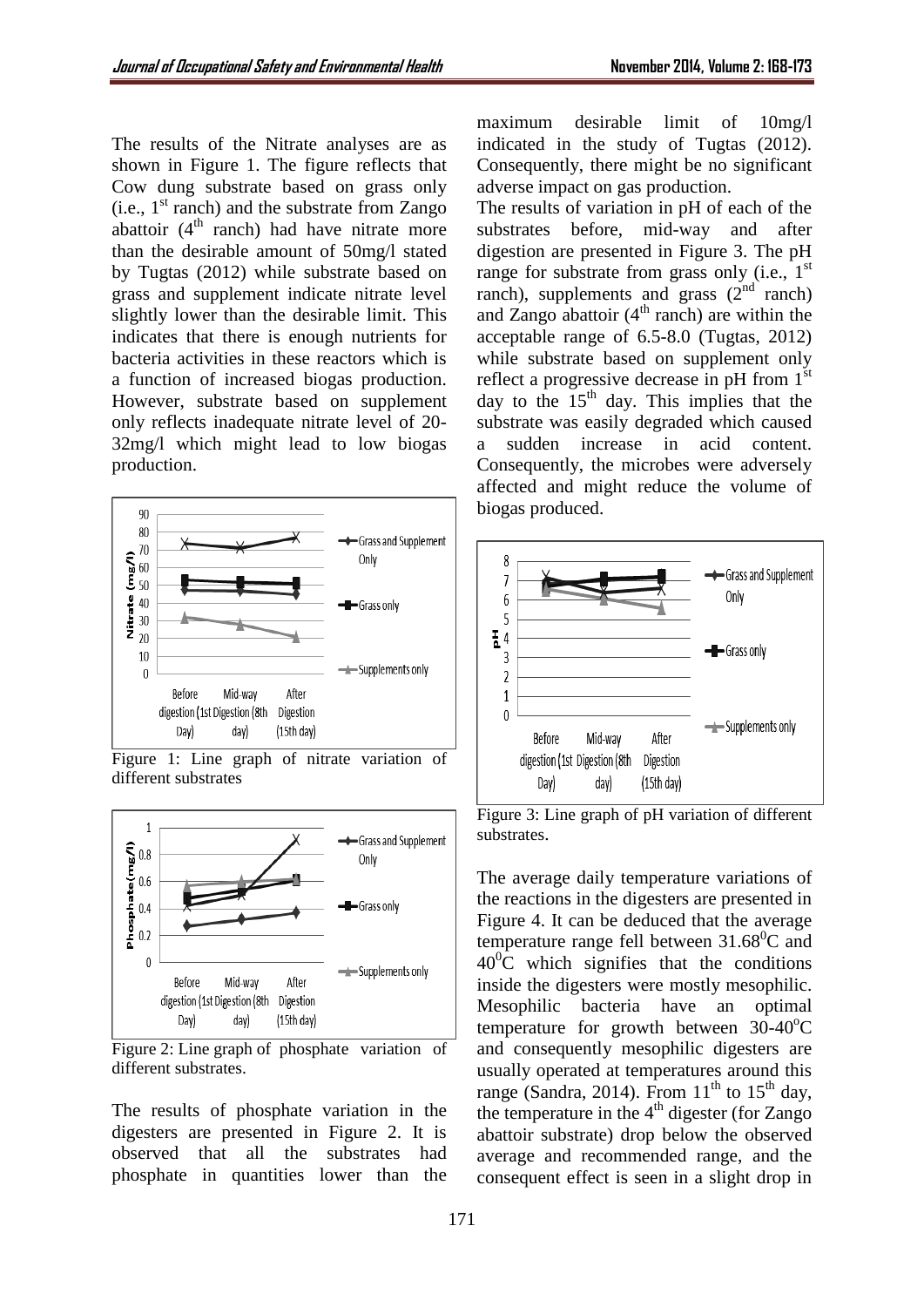#### **Adeogun, B. K., Igboro, S.B. and Adams-Suberu, O.J. (2014). Comparative Analysis of Biogas Production from Different Sources of Cow Dung**

biogas production as discussed in the next section.



Figure 4: Line graph of temperature variation of different substrates



Figure 5: Line graph of cumulative biogas production from substrates

The results of cumulative volume of biogas produced form the substrates are presented in Figure 5. It is observed that cow dung substrate from Zango abattoir produced the highest compared to the rest of the other cow dung substrates after the period of digestion. Nevertheless, it is observed that there is a slight drop in the upward increase in biogas cumulative volume from  $11<sup>th</sup>$  day to  $15<sup>th</sup>$  day as a result of reduced temperature. The cumulative volume of cow dung substrate based on grass and supplements superseded that of cow dung substrate based on grass on the  $8<sup>th</sup>$  day to become the next high cumulative volume while cow dung substrate based on supplement had the least cumulative volume produced. This might be as a result of

reduced pH which signifies the presence of acid content as discussed before.

### **CONCLUSIONS**

The following conclusions and recommendations have been drawn from the study:

- i. Biogas production from cow dung can be influenced by cattle feed intake
- ii. Cow dung substrate based on grass and animal intestinal organic content produced the highest volume of biogas than substrates from cow dung based on grass only, grass and supplement, and supplement only
- iii. Temperature below 30<sup>°</sup>C reduces the activities of anaerobic bacteria in digesters and consequently hinders biogas production.
- iv. pH influences biogas production in agreement with past investigations; pH lower than 6.5-8.0 reduces the volume of biogas generated.
- v. Cow dung substrate based on grass and cattle intestinal organic content have the potential to generate high volume of biogas and could be encouraged for commercial production on a large scale
- vi. Establishment of anaerobic digesters in abattoirs should be encouraged to control and improve waste handling.

#### **REFERENCES**

- Baki, A.S. (2004). Isolation and Identification of Microbes Associated with Biogas Production at Different Retention Time Using Cow Dung. MSc Dissertation, Usmanu Danfodiyo University, Sokoto, Nigeria.
- Dioha, I. J., Ikeme, C.H., Nafi'u, T., Soba, N. I. and Yusuf, M.B.S (2013). Effect of Carbon to Nitrogen Ratio on Biogas Production. International Research Journal of Natural Sciences European Centre for Research Training and Development UK, Vol. 1 No. 3, pp.1 -10, September 2013.
- Guruswamy T., Kannan N., Kumar V., (2003). Design, Development and Evaluation of Biogas Using Selected Biomaterials as Feedstock. IIE.J., 84:65.